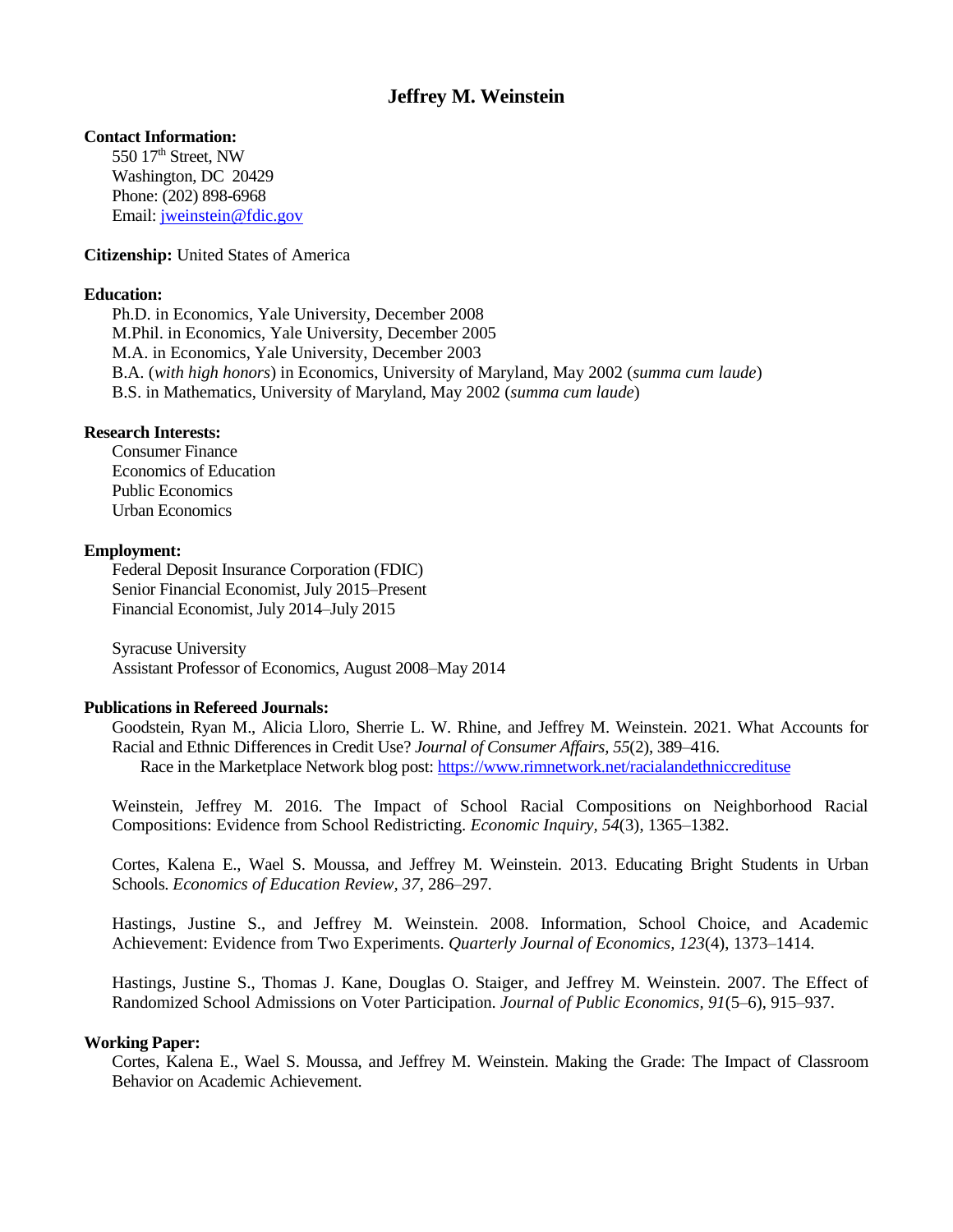# **Other Publications:**

*2019 FDIC Survey of Household Use of Banking and Financial Services* report Available at<https://www.fdic.gov/analysis/household-survey/>

*2017 FDIC National Survey of Unbanked and Underbanked Households* report Available at<https://www.fdic.gov/analysis/household-survey/>

*2015 FDIC National Survey of Unbanked and Underbanked Households* report Available at<https://www.fdic.gov/analysis/household-survey/>

# **Fellowships, Honors, and Awards:**

Division of Insurance and Research Outstanding Contribution by a Team, FDIC, 2021 Mission Achievement Awards, FDIC, 2015, 2016, 2017, 2018, 2020, and 2021 Special Thanks and Recognition Awards, FDIC, 2016, 2017, 2018, 2019, and 2021 Division of Depositor and Consumer Protection Headquarters Employee of the Year, FDIC, 2018 University Dissertation Fellowship, Yale University, 2006 Raymond Powell Teaching Prize, Yale University, 2005 Annual Cowles Foundation Prize, Yale University, 2004 and 2005 Yale University Fellowship, 2002–2006 Cowles Foundation Graduate Student Fellowship, Yale University, 2002–2006 Dillard Prize in Economics, University of Maryland, 2002 Phi Beta Kappa, 2001 Phi Beta Kappa Junior Award Recipient, 2001

# **Research Presentations:**

- 2018 American Economic Association, Consumer Financial Protection Bureau
- 2017 American Council on Consumer Interests, Association for Public Policy Analysis and Management
- 2016 American Council on Consumer Interests
- 2014 Abt Associates, American Economic Association, Federal Deposit Insurance Corporation, Federal Trade Commission, Food and Drug Administration, Mathematica Policy Research
- 2013 American Economic Association, Association for Education Finance and Policy, Bryn Mawr College, Federal Housing Finance Agency, North American Regional Science Council
- 2012 Association for Education Finance and Policy, Association for Public Policy Analysis and Management
- 2011 American Real Estate and Urban Economics Association, International Institute of Public Finance
- 2010 American Education Finance Association, North American Regional Science Council
- 2009 Association for Public Policy Analysis and Management, Syracuse University
- 2008 City College of New York, MDRC, RAND Corporation, Syracuse University, Texas A&M University, University at Albany, University at Buffalo, Washington University in St. Louis

# **Professional Service:**

- 2021 American Council on Consumer Interests (proposal reviewer), Society of Government Economists (discussant)
- 2020 American Council on Consumer Interests (proposal reviewer), FDIC Consumer Research Symposium (panel moderator)
- 2019 American Council on Consumer Interests (proposal reviewer), FDIC Consumer Research Symposium (panel moderator)
- 2018 American Council on Consumer Interests (proposal reviewer), American Real Estate and Urban Economics Association (discussant), FDIC Consumer Research Symposium (panel moderator)
- 2017 American Council on Consumer Interests (proposal reviewer), FDIC Consumer Research Symposium (panel moderator)
- 2016 American Council on Consumer Interests (proposal reviewer), American Real Estate and Urban Economics Association (discussant), FDIC Consumer Research Symposium (panel moderator)